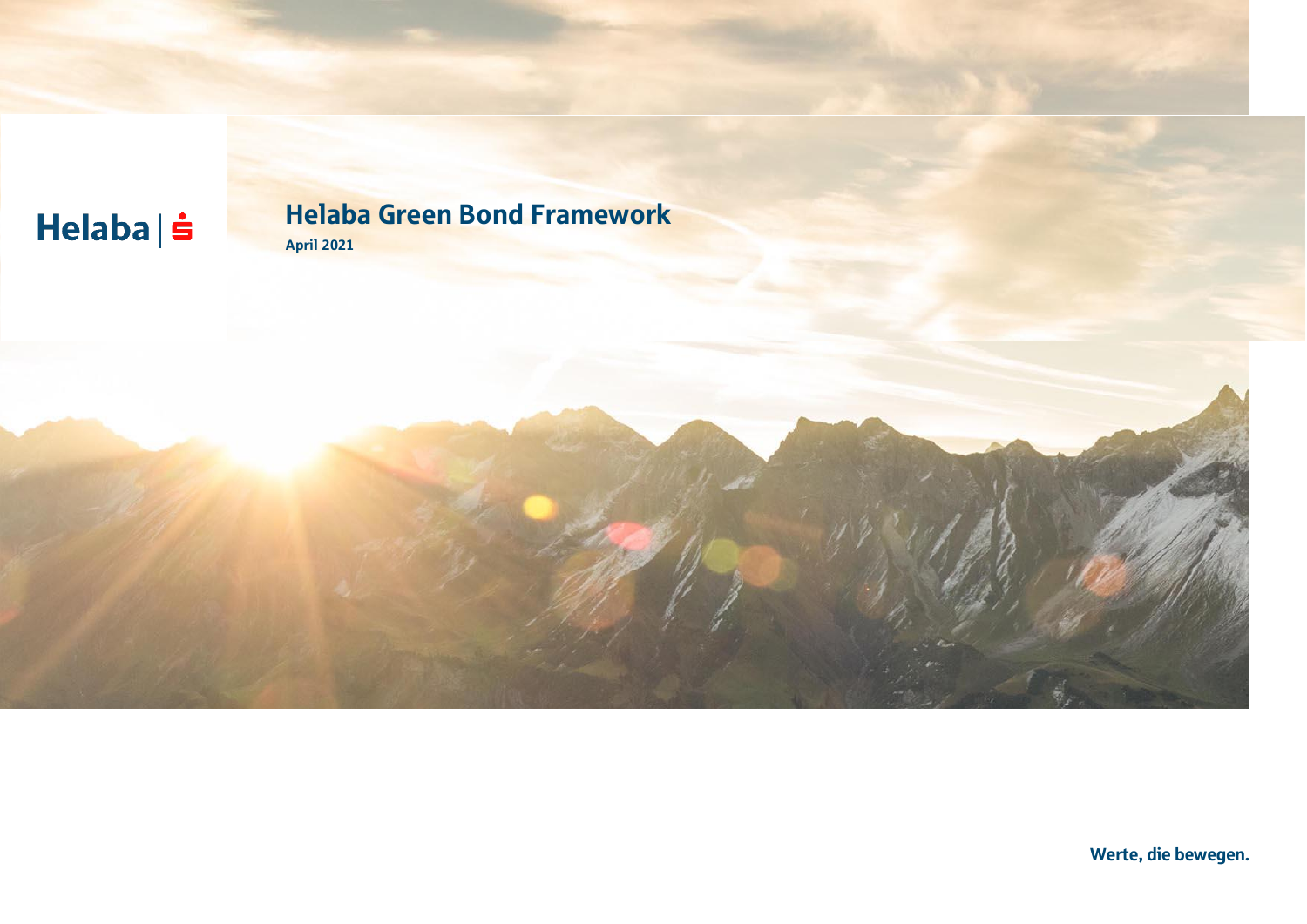#### haltsverzeichnis

| $\mathbf{1}$            | <b>Helaba's Sustainability Vision at a Glance</b> | $\overline{\mathbf{3}}$ |
|-------------------------|---------------------------------------------------|-------------------------|
| $\overline{2}$          | <b>Helaba Green Bond Framework</b>                | 5                       |
| 2.1                     | Use of Proceeds                                   | 6                       |
| 2.2                     | Process for Project Evaluation and Selection      | 6                       |
| 2.3                     | <b>Management of Proceeds</b>                     | $7^{\circ}$             |
| 2.4                     | Reporting                                         | 8                       |
| $\overline{\mathbf{3}}$ | <b>External review</b>                            | $\overline{9}$          |
| 3.1                     | <b>Second Party Opinion</b>                       | 9                       |
| 3.2                     | <b>External Verification</b>                      | 9                       |

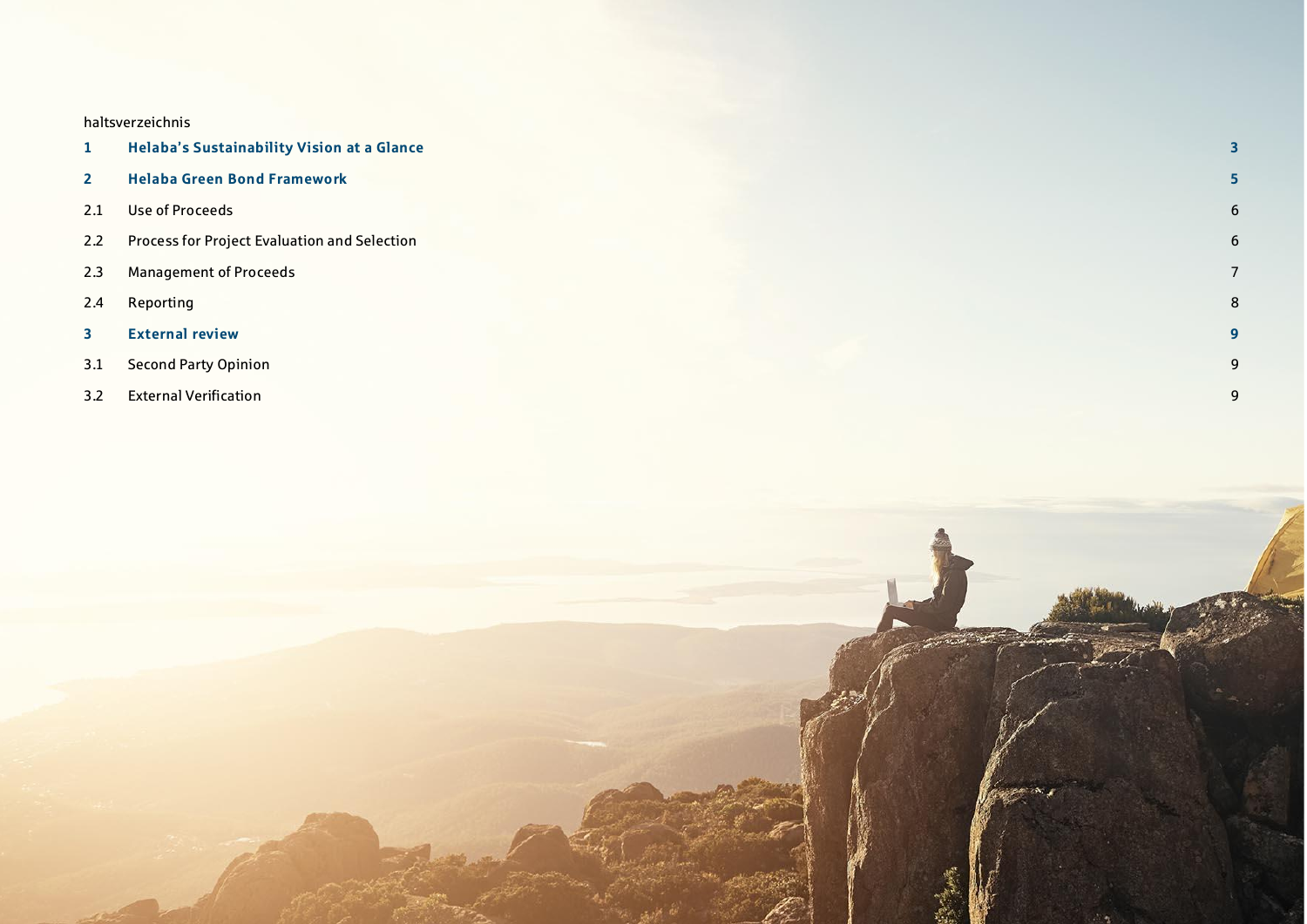## <span id="page-2-0"></span>1 Helaba's Sustainability Vision at a Glance

**Helaba is a credit institution organised under public law with the long-term strategic business model of a full-service bank; it has a strong regional focus, a presence in carefully selected international markets and is tightly integrated into the Sparkassen-Finanzgruppe. Helaba's registered offices are situated in Frankfurt am Main and Erfurt and it has branches in Düsseldorf, Kassel, London, New York, Paris and Stockholm plus several representative and sales offices, subsidiaries and affiliates.**

#### Helaba's strategic business model

As a commercial bank, Helaba's hallmarks include stable, long-term customer relationships. It works with companies, institutional clients, the public sector and municipal corporations.

In addition to Helaba, the business model includes further strong, well-known brands (in some cases, legally independent subsidiaries) that complement the Group's product portfolio such as Landesbausparkasse Hessen-Thüringen (LBS), Wirtschaftsund Infrastrukturbank Hessen (WIBank), Frankfurter Sparkasse, Frankfurter Bankgesellschaft (Schweiz) AG, Helaba Invest, GWH Group, OFB Group.



Helaba's over-riding commitment to sustainability is set out in the Treaty of the Formation of a Joint Savings Banks Association Hesse-Thuringia, which requires it to operate in the public interest. The way Helaba sees itself is characterised by a sense of responsibility towards society and the environment. Supporting prosperity and the common good as well as conserving the basic resources needed for life is an inherent obligation.

#### Sustainability standards

Sustainability in the sense of ecological and social responsibility and a stringent governance are an integral component of the Group's binding business strategy. Helaba pledges its commitment to the objectives of the Paris Agreement and the climate objectives of the German federal government and the European Union. Helaba also signed the ten principles of the UN Global Compact. With this step, the Helaba recognises international standards for environmental protection, human and labour rights and anti-corruption measures.

At both national and international levels, Helaba applies the Universal Declaration of Human Rights and the Declaration on Fundamental Principles and Rights at Work issued by the International Labour Organization (ILO) as overarching principles for all its business activities and within its sphere of influence. If Helaba is aware that a particular company or institution does not respect fundamental human rights or causes environmental damage, it will avoid working with that company or institution.

Helaba's sustainability strategy contains sustainability guidelines applicable for the Group, which acknowledge Helaba's environmental and social responsibilities, and lay down standards of conduct in the areas of business interests, business operations, staff and corporate social responsibility. Helaba's corporate values under the "Values with impact" slogan underline its aspirations to make a positive contribution to society and to strengthen Germany as a business location.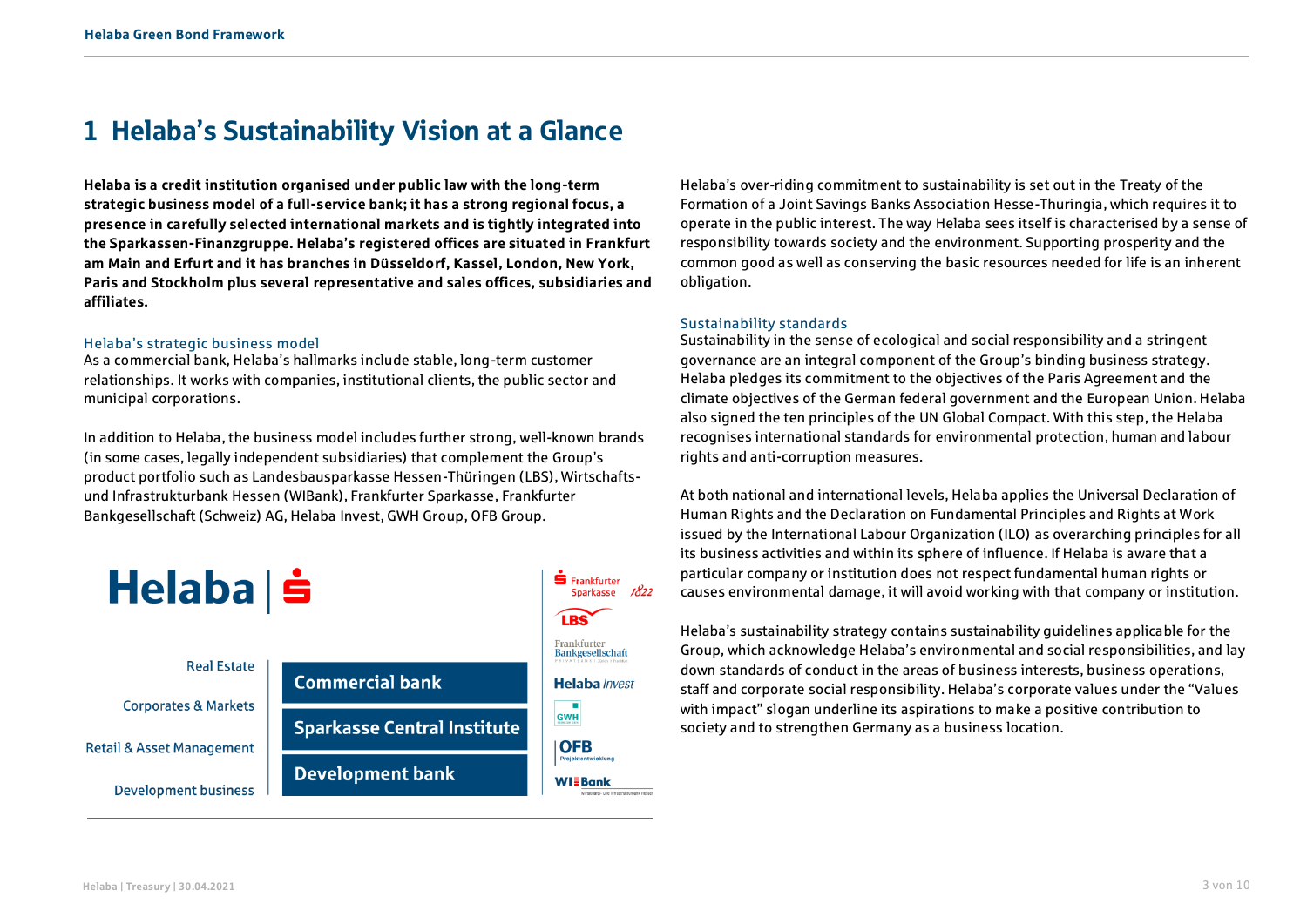Helaba sets out its basic principles for respectful and trusting interaction between employees in its Code of Conduct which applies to all employees. The success of the Helaba Group depends in large part on the skills and commitment of its staff, and Helaba makes a priority of ensuring all of its employees with all of their diverse characteristics and skills feel valued and receive the development support they need. Helaba has signed the Diversity Charter, a voluntary commitment to promote a corporate culture that is without prejudice or discrimination.

#### Risk strategy and sustainability criteria for lending business

Lending business is Helaba's core activity. There is a risk that businesses or projects financed by Helaba could have negative effects on the environment or society. At the same time, Helaba is making best efforts, as part of its risk management system, to minimise environmental, social and governance (ESG) risks, including the transitional and physical risks caused by climate change, that may arise from its financing activities.

In 2017, Helaba therefore developed sustainability and exclusion criteria for all of its lending activities. These criteria are integrated into the overarching risk management processes and apply throughout the Group. Accordingly, it has been set out in the specific risk strategy for default risk that it is prohibited to consciously finance projects that could have a serious detrimental environmental or social impact.

This includes, but is not limited to, violations of human rights, the destruction of cultural assets, infringements of employee rights, and environmental damage such as the destruction of the natural habitats of threatened species. These overarching principles are complemented by sector-specific requirements applicable to sectors exposed to heightened ESG risk. In 2020 Helaba withdraw from involvement in activities directly connected with the value chain for coal such as conveyor systems and transport logistics for coal mining.

When financing the construction and renovation of power plants, Helaba strongly promotes the use of particularly environmentally friendly technologies and products. What is more, Helaba is stepping up its positive involvement in projects relating to climate change by financing energy-efficient and environmentally friendly technologies as well as renewable energy sources. The sustainability criteria for lending are published on Helaba's website. Helaba reviews its risk strategies annually and will adjust or expand sustainability criteria as required.

#### Helaba's own ecological footprint

Helaba's own contribution to a low-carbon economy starts with its operations. As a credit institution, Helaba produces fewer emissions than manufacturing companies. The main sources of emissions include the utilisation of office buildings, business travel and the electricity consumption of our IT systems.

In 2018, Helaba was directly and indirectly responsible for 9.1 kilotons of CO2 emissions (2017: 11.2 kilotons). About half of these emissions was related to the consumption of electrical and heating energy. The other half of emissions stemmed from business trips by train, car and Aeroplane as well as from the operation of own IT systems.

Helaba is committed to reducing this ecological footprint on a continuous basis. Helaba relies on electricity generated from renewable sources for over 90% of its electricity needs in office buildings. Helaba regularly monitors environmental key performance indicators in relation to its operations and publishes the results transparently on its website [\(www.helaba.com/int/sustainability-results\)](http://www.helaba.com/int/sustainability-results).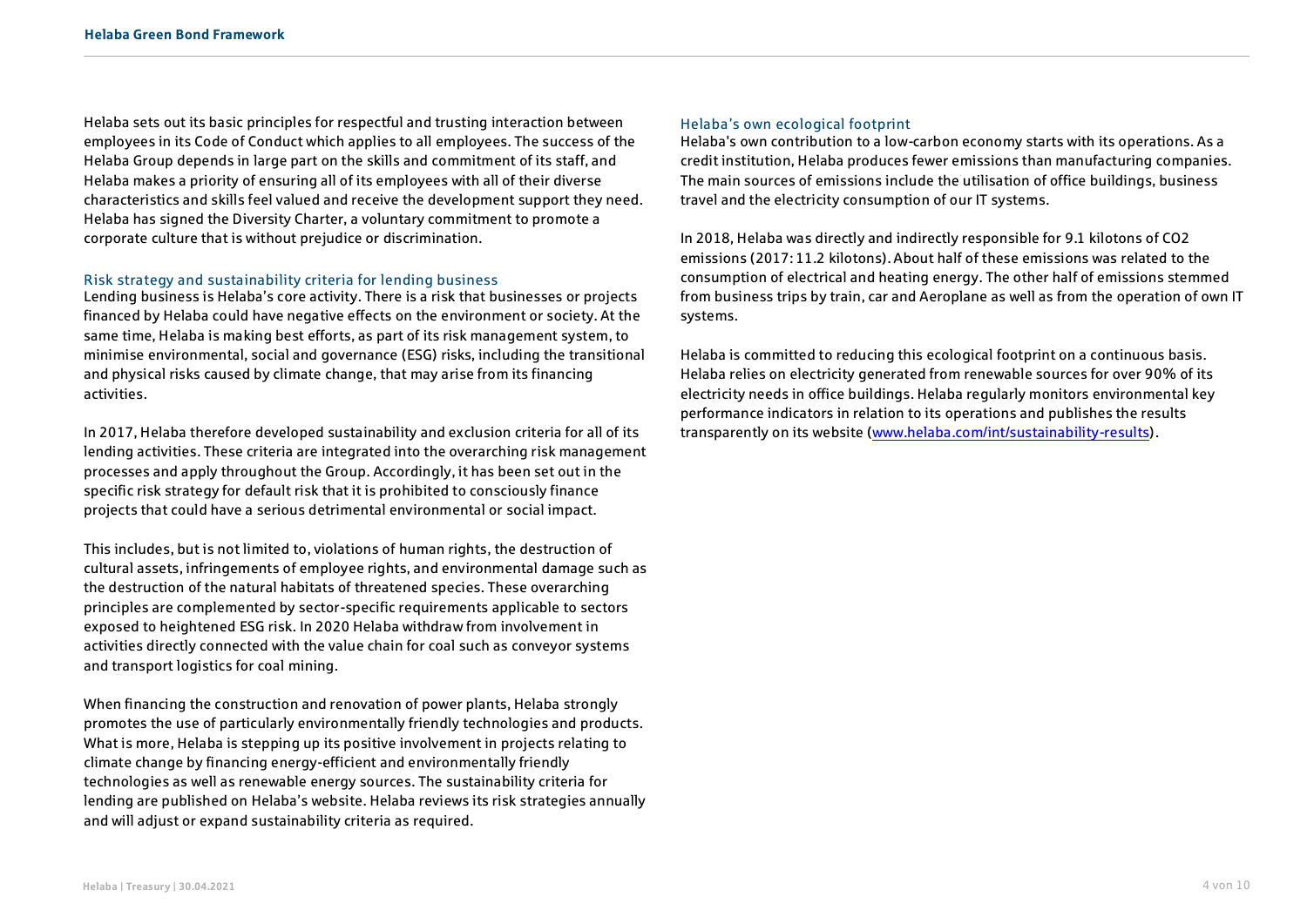

### <span id="page-4-0"></span>2 Helaba Green Bond Framework

**Helaba has decided to issue Green Bonds in order to support its sustainability strategy and the financing of projects and assets contributing to climate change mitigation and energy transition. The structure of the Helaba Green Bond Framework follows the ICMA's Green Bond Principles of 2018.**

The framework consists of four core components:

- 1. Use of Proceeds
- 2. Process for Project Evaluation and Selection
- 3. Management of Proceeds
- 4. Reporting

The Helaba Green Bond Framework, which may be updated in the future, serves as the reference document containing a single robust methodology for all future issuances of Green Bonds and other green financing instruments including public or private placements, senior non-preferred and senior preferred bonds as well as secured bonds such as Pfandbriefe.

The proceeds are intended to be used for financing of a portfolio of Green loans ("Eligible Green Loan Portfolio"), defined, selected, monitored and reported on, in accordance with this framework.

#### EU Green Bond Standard and EU Taxonomy for sustainable activities

In developing the Helaba Green Bond Framework, care was taken to reflect market best Green Bond practices and related regulations foremost the EU GBS and EU Taxonomy Directive. Funds raised by issuance of Green Bonds in line with the Helaba Green Bond Framework will be used to fund projects and assets that comply with the European taxonomy for sustainable finance (EU Taxonomy) as currently proposed by the TEG, and focus on renewable energy, thereby contributing substantially to the EU Environmental Objective of climate change mitigation and to the United Nations Sustainable Development Goals (SDGs) no. 7 (affordable and clean energy).

Possible amendments to the Green Bond Principles or developments in relation to the EU GBS or the EU Taxonomy may lead to an update of the Helaba Green Bond Framework in the future, either maintaining or improving the current level of transparency and reporting.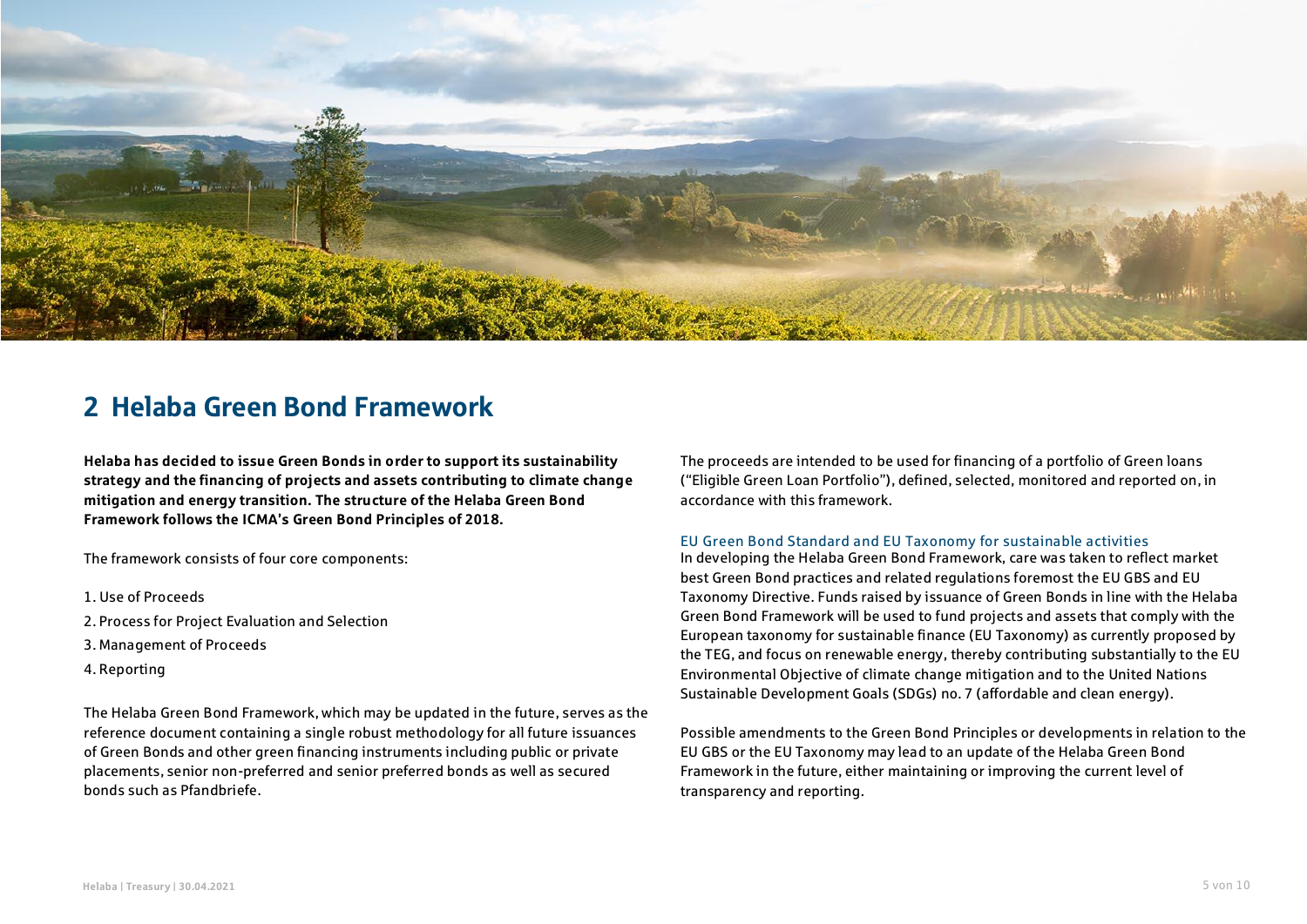#### <span id="page-5-0"></span>**2.1 Use of Proceeds**

Helaba will allocate the amount corresponding to the net proceeds of the Green Bonds issued under the Helaba Green Bond Framework exclusively to an Eligible Green Loan Portfolio. This portfolio is composed of new and/or existing loans ("Eligible Green Loans") financing or refinancing, in whole or in part, the acquisition, production, transmission, expansion or development of projects ("Eligible Green Projects") which supports the transition to a clean and environmentally sustainable economy.

In order to be eligible for inclusion into the Green Portfolio, the loan must be granted to renewable energy projects (NACE code D35.1.1) that meet the specific eligibility criteria and contribute to the EU Environmental Objective of Climate Change Mitigation.

The table below outlines the eligibility criteria and corresponding eligibility requirements under the EU Taxonomy for projects to be considered as Eligible Green Projects. The table also maps the Eligible Categories to the relevant SDGs. Eligible Green Projects are all subject to local laws and regulations regarding labour standards and social conditions. Helaba is active in countries that have adopted the UN Guiding Principles on Business and Human Rights and have ratified all ILO core labor conventions."

The selection criteria are in accordance with conditions as outlined in this section and might be extended by the currently still evolving criteria around the do-no-significantharm assessment as proposed through the EU Taxonomy directive in the future.

Helaba commits on a best-efforts basis to reach full allocation within one year following each Green Bond issuance.

| <b>Eligible</b><br>category | <b>Eligibility criteria</b>                                                                                                                                                                                                                                                                                                                                                                                                                                                                                                                                                                                                                                                                                                                                          | <b>UN-SDG</b><br>alignment                                                                               |
|-----------------------------|----------------------------------------------------------------------------------------------------------------------------------------------------------------------------------------------------------------------------------------------------------------------------------------------------------------------------------------------------------------------------------------------------------------------------------------------------------------------------------------------------------------------------------------------------------------------------------------------------------------------------------------------------------------------------------------------------------------------------------------------------------------------|----------------------------------------------------------------------------------------------------------|
| Energy<br>Renewable         | Loans in projects related to renewable energy projects,<br>including but not limited to the following technologies:<br>Wind energy: Onshore and offshore wind energy generation<br>■<br>facilities<br>Solar energy: Solar energy Photovoltaics, concentrated solar<br>٠<br>power, and solar thermal facilities<br>Eligibility requirements under the EU Taxonomy<br>to be considered:<br>Substantial Contribution to Climate mitigation objective to<br>ensure alignment with focused environmental objective<br>Compliance with "do-no significant harm criteria" to ensure<br>п<br>alignment with other environmental objectives"<br><b>Compliance with Minimum Social Safeguard requirements to</b><br>ensure sound labour standards and respect for human rights | AFFORDARI F AND<br><b>CLEAN ENERGY</b><br>Affordable and<br>clean energy<br>13 GLIMATE<br>Climate action |

#### <span id="page-5-1"></span>**2.2 Process for Project Evaluation and Selection**

All Eligible Green Loans comply with Helaba's standard credit procedures, which include compliance with the Helaba sustainability criteria for lending activities and as well as compliance to any applicable regulatory environmental and social requirements.

Helaba has established a dedicated "Green Bond Committee" to manage and monitor the Process for Project Evaluation and Selection as defined by the eligibility criteria in Section 2.1 Use of Proceeds above.

This committee meets at least on a quarterly basis and is composed of the Chief Sustainability Officer (CSO) of Helaba and senior representatives from Helaba's:

- Asset Finance
- Credit Risk Management
- **Treasury**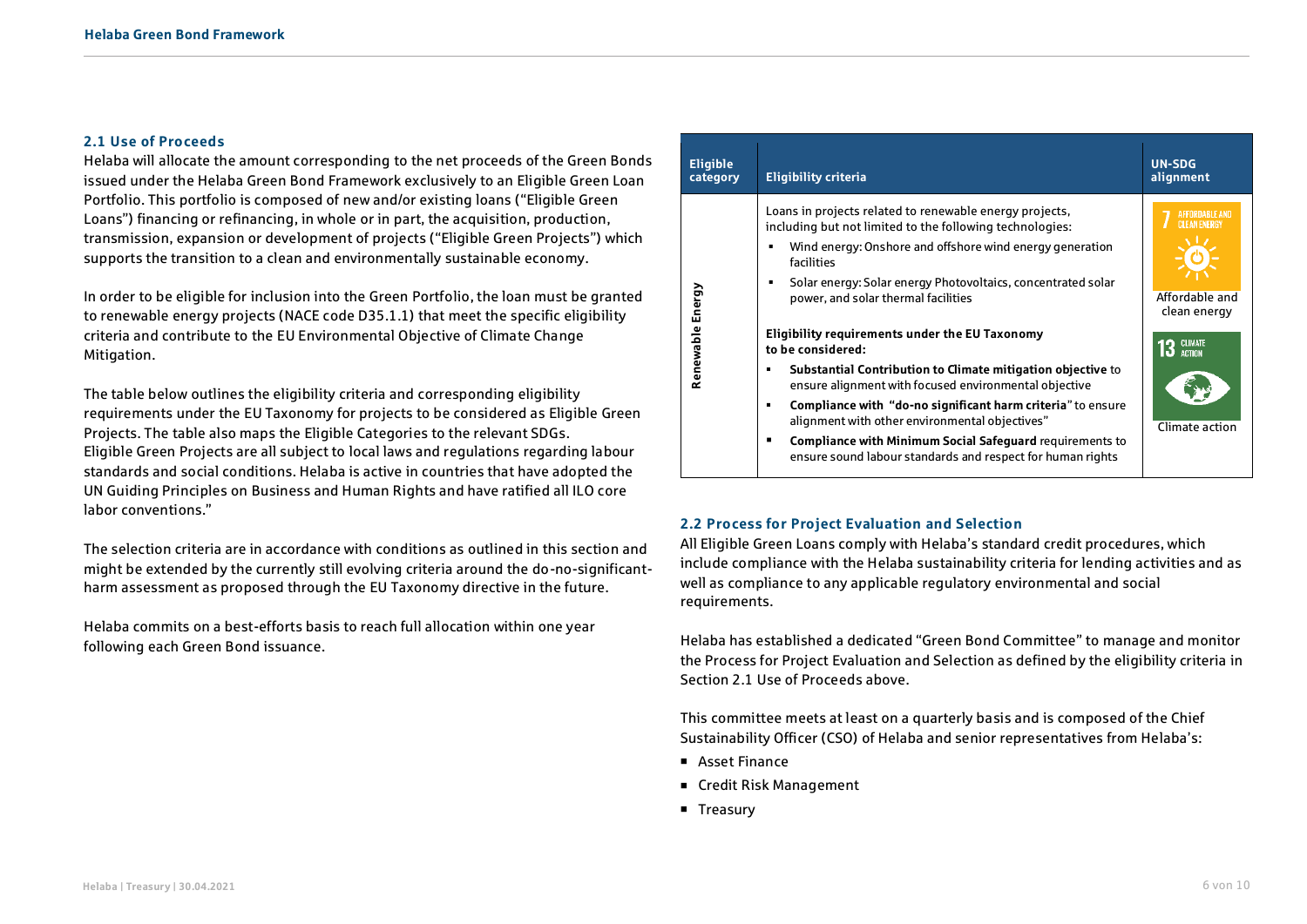The Green Bond Committee is responsible for the following:

- 1. Review and validation of the selection process of Eligible Green Loans in accordance with the criteria defined in Section 2.1 Use of Proceeds.
- 2. Monitoring the portfolio of Eligible Green Loans ("Green Loan Portfolio") during the life of the transaction.
- 3. Management of any future updates of the Helaba Green Bond Framework.
- 4. Coordination of allocation and impact reporting (see Section 2.4 Reporting).

The Process for Project Evaluation and Selection process is the following:

1. The relevant business lines of Helaba carry out a pre-selection of potential Eligible Green Loans in accordance with the criteria defined in Section 2.1. Use of Proceeds. This pre-selection comprises a pre-screening of the potential green loans for meeting the eligibility category and a check for alignment with the EU Taxonomy.



- 2. The potential Eligible Green Loans are reviewed and validated by credit risk management as part of the standard loan granting process.
- 3. The Green Bond Committee monitors the portfolio of Eligible Green Loans ("the Green Portfolio") during the life of the transaction. Specifically, the committee can decide to replace some Eligible Green Loans if an asset no longer meets the eligibility criteria. The Green Bond Committee monitors and refines the selection process of eligible green loans on a regular basis



A reputable verifier is mandated to evaluate on an annual basis the compliance of the Green Loan Portfolio with the requirements set by the Helaba Green Bond Framework. Any issue regarding one or multiple green loans in the portfolio raised by the verifier in this process can lead to the exclusion of the respective loan(s), following the exclusion process through the Green Bond Committee.

#### <span id="page-6-0"></span>**2.3 Management of Proceeds**

The net proceeds of any Green Bond issued under the Helaba Green Bond Framework as well as the allocation of the funds to the Green Loan Portfolio will be managed by Helaba's Treasury division.

The Eligible Green Loans comprising the Green Loan Portfolio stem from the Eligible Categories as defined in Section 2.1 Use of Proceeds and are subject to the loan evaluation and selection process as defined in Section 2.2 Process for Project Evaluation and Selection.

An amount corresponding to the net proceeds of any Green Bond issued by Helaba under the Framework, irrespective of the legal form of the instrument, will be used to finance Helaba's Eligible Green Loans. The Eligible Green Loans stem from Eligible Sectors as defined in section 2.1 Use of proceeds, subject to the asset selection and evaluation process. The Green Loan Portfolio is expected to grow in size over time as further sectors are added to the Framework.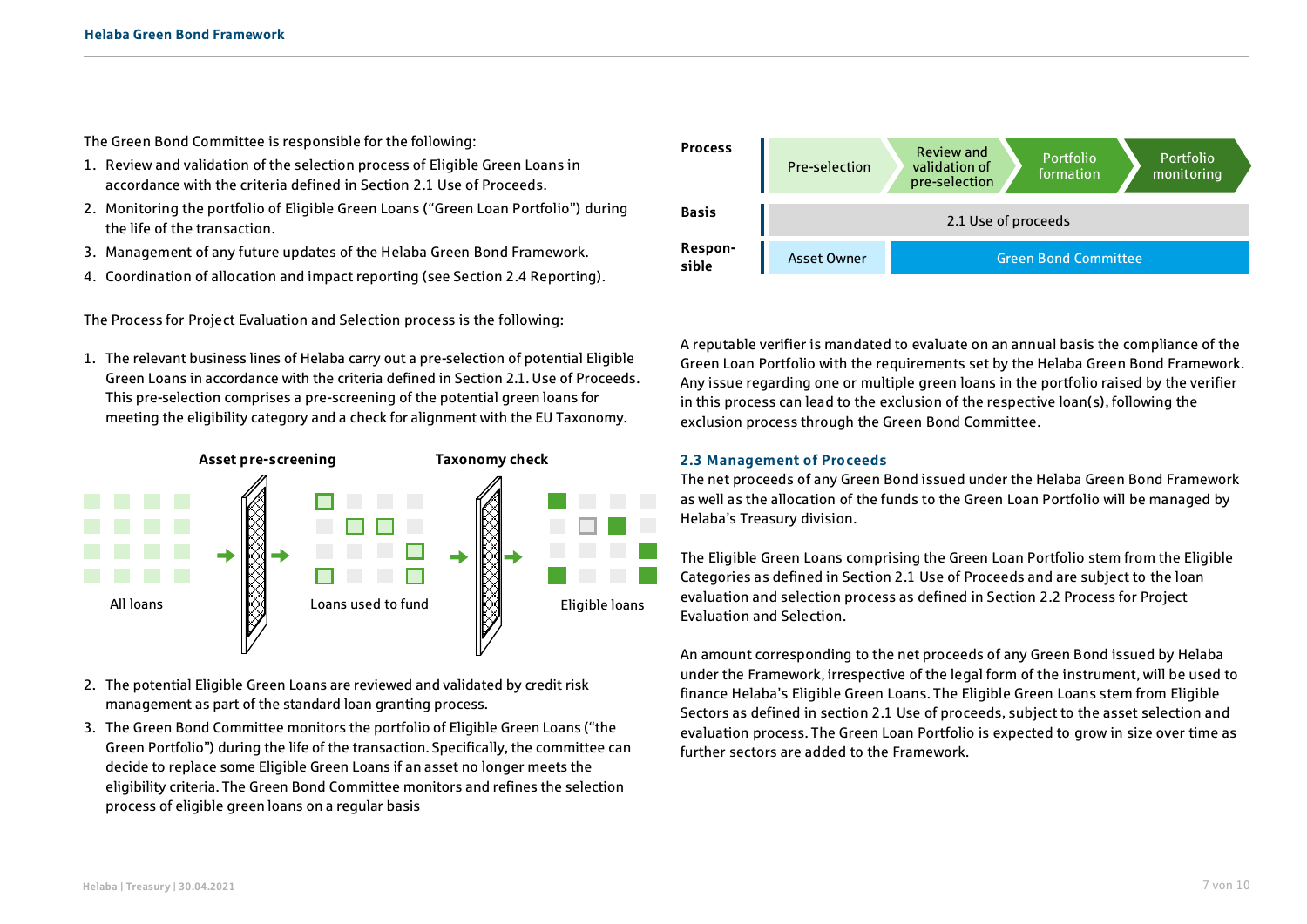Helaba commits to allocate a sufficient amount of Eligible Green Loans to the Green Loan Portfolio in order to secure that the outstanding balance of Eligible Green Loans exceeds the total balance of all outstanding Green Bonds.

In practice, this implies that amortised or redeemed Eligible Green Loans are replaced by new Eligible Green Loans as timely as practically possible. If an Eligible Green Loan no longer meets the eligibility criteria, it will be removed from the Green Loan Portfolio and it will be as soon as possible replaced, subject to availability.

All new Eligible Green Loans will be added automatically to the Green Loan Portfolio to provide for sufficient and timely allocation of the incremental net proceeds. Based on the internal monitoring of the Green Loan Portfolio, the Green Bond Committee will review and approve allocations of bond proceeds to Eligible Green Loans on a quarterly basis.

In order to provide high level of transparency a third party will verify the internal tracking and allocation process of the Green Bond's proceeds on an annual basis.

#### <span id="page-7-0"></span>**2.4 Reporting**

As long as there is any Green Bond issued in line with the Helaba Green Bond Framework outstanding, Helaba is committed to publish relevant information and documents regarding its Green Bond activities in a dedicated Green Bond Report, which will be made available on Helaba's website ([www.helaba.com/int/greenbond\)](http://www.helaba.com/int/greenbond).

The Green Bond Report details both the allocation of the net proceeds of the Green Bonds (Allocation Reporting) and the environmental impact of the Eligible Green Loans included in the Green Loan Portfolio (Impact Reporting). The report will be available to investors [within one year] from the date of the bond issuance, and thereafter on an annual basis until the bond matures. Moreover, Helaba shall communicate any material evolution of the Green Loan Portfolio on an ad-hoc basis.

Contents of the Green Bond Report will be externally reviewed once the bonds proceeds are fully allocated to Eligible Green Loans and will be made available on Helaba's website [\(www.helaba.com/int/greenbond\)](http://www.helaba.com/int/greenbond).

#### Allocation Reporting

Helaba will publish an annual report on the use of the Green Bonds' proceeds until maturity. The reporting will contain details including but not limited to the following:

- Confirmation that the use of proceeds of Green Bonds outstanding are in alignment with the eligibility criteria set by the Helaba Green Bond Framework and thereby also with the EU GBS and EU Taxonomy Directive
- The total amount of outstanding Green Bonds and the share of proceeds used for financing or re-financing purposes
- The potential balance of unallocated Green Bond proceeds
- A breakdown of allocated amounts to Green Projects at level of Eligible Category (further breakdowns possible)
- The geographical distribution of Green Projects on country level

#### Impact Reporting

Renewable-energy projects represent a key element for the transition to a low-carbon economy. The construction and operation of solar and wind power plants, eligible under the Green Bond Framework, positively contribute to the environmental goal of climate change mitigation.

Until the bond matures, Helaba commits to publish an annual report that demonstrates the environmental benefits associated with the Green Loans Portfolio. Subject to feasibility and data availability, this impact report will contain the following information:

- A description of the Green Projects financed by the outstanding Green Bonds including the Environmental Objective(s) pursued
- Eligibility Category aggregated results and related environmental impact indicators (such as CO2 emissions avoided, renewable energy capacity in MW added)

An exemplary selection of potential impact indicators for the respective Eligible Category to be financed is provided by the table below. In case other Eligible Categories will be added in the future, the Helaba Green Bond Framework update would also include the addition of the respective impact reporting indicators for those categories.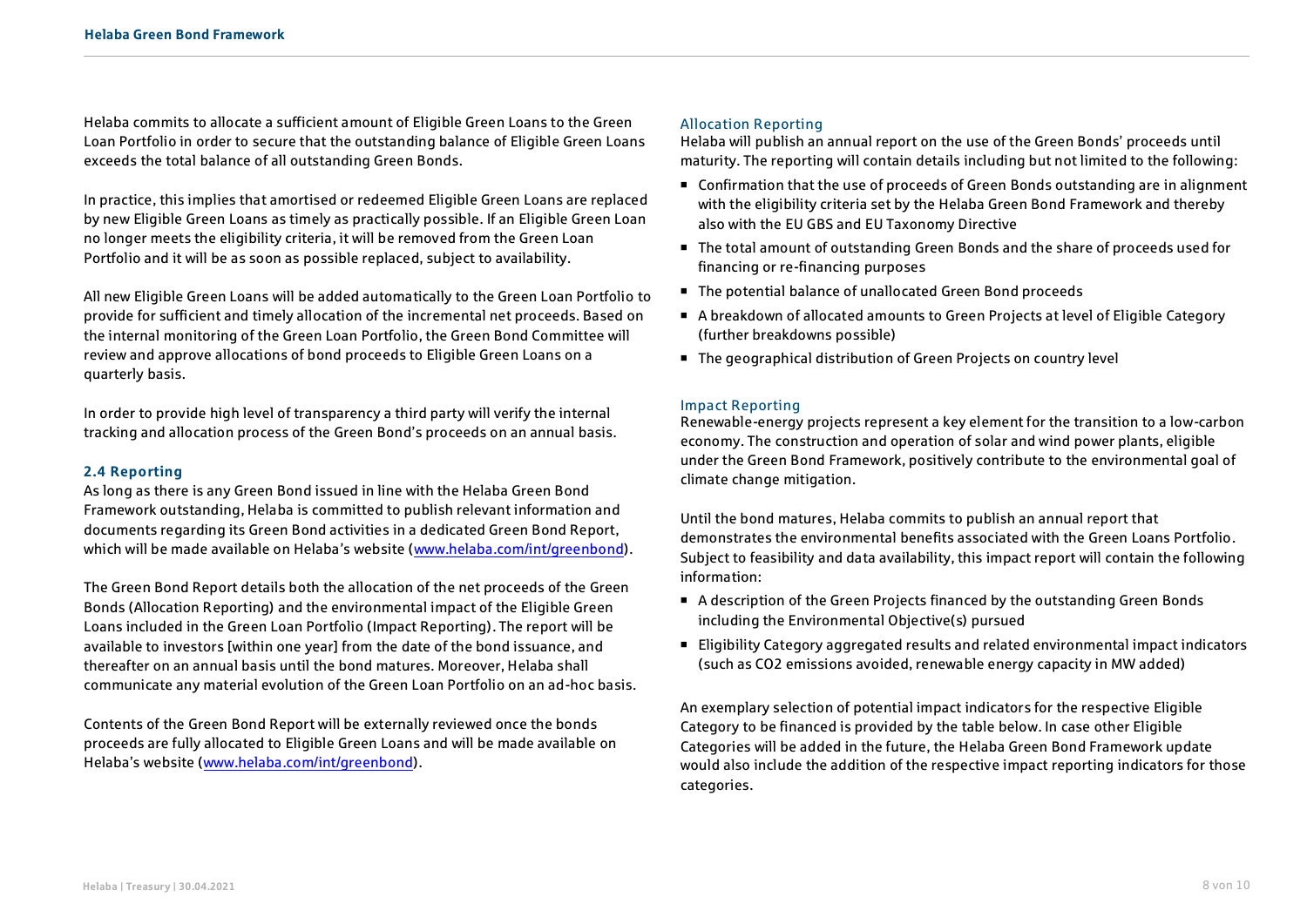| <b>Eligible</b><br>Category | <b>Output indicators</b>                                                                                                                                                                                                     | <b>Impact indicators</b>                                                  |
|-----------------------------|------------------------------------------------------------------------------------------------------------------------------------------------------------------------------------------------------------------------------|---------------------------------------------------------------------------|
| Renewable<br>energy         | ■ Green Loan Portfolio breakdown<br>by technologies (%)<br>■ Green Loan Portfolio breakdown<br>by geographical areas (%)<br>Expected total energy generation (MWh/year)<br>Number of renewable energy projects financed<br>ш | Estimated<br>annual avoided<br><b>GHG</b> emissions<br>(in $tCO2e/year$ ) |

### <span id="page-8-0"></span>3 External review

#### <span id="page-8-1"></span>**3.1 Second Party Opinion**

This Helaba Green Bond Framework has been reviewed by ISS-ESG prior to issuance of the first Green Bond referring to it. ISS-ESG results are documented in a Second Party Opinion, which confirms that this framework meets the GBP and the EU GBP at time of its publication.

The Second Party Opinion document will be made available on Helaba's website [\(www.helaba.com/int/greenbond\)](http://www.helaba.com/int/greenbond).

#### <span id="page-8-2"></span>**3.2 External Verification**

In order to ensure sustained compliance of all issued bonds with the methodology set out by the Helaba Green Bond Framework, Helaba will appoint an external verifier. The external verification will be included into the dedicated Green Bond Report.